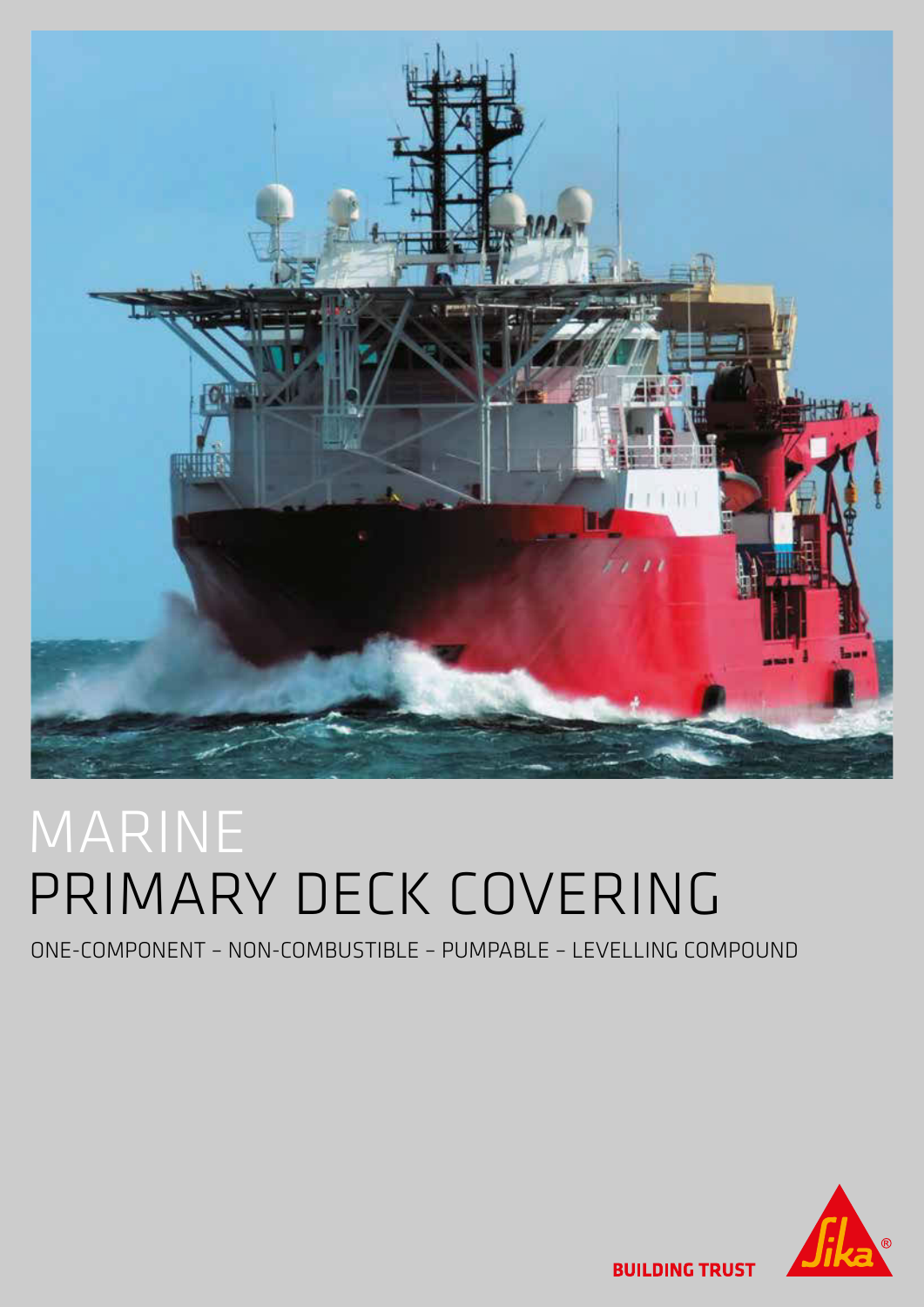## Sikafloor® Marine KG-202 N and KG-404 N

### ONE-COMPONENT – NON-COMBUSTIBLE – PUMPABLE – LEVELLING COMPOUND

Sikafloor® Marine levelling compounds are based on onecomponent pumpable technology from Sika. The pumpable solution provides cost effective benefits for the shipyard and installation team in logistics, handling and time of installation. The one-component levelling solution for the steel or aluminium decks give the applicator a timesaving way to level the decks without losing any of the already known high quality. Regardless of the type of vessel being built today – cruise vessel, mega yacht, offshore supply vessel/anchor handling tug

supply, navy vessel and more – it is important that the projects are being kept on time as well as on budget.

Not only does the product save time but can also easily be mixed using only a handheld mixer or a pump. The levelling compounds can be used as traditional levelling compounds as well as for slopes. For use on zinc, aluminium and anticorrosion primers containing free zinc and aluminium, please contact your local Sika company.



## APPLICATION STEPS FOR Sikafloor® Marine KG-202 N AND KG-404 N



### **CERTIFICATES**

Sikafloor® Marine products have been approved according to the IMO-regulation and other major authorities and classification societies.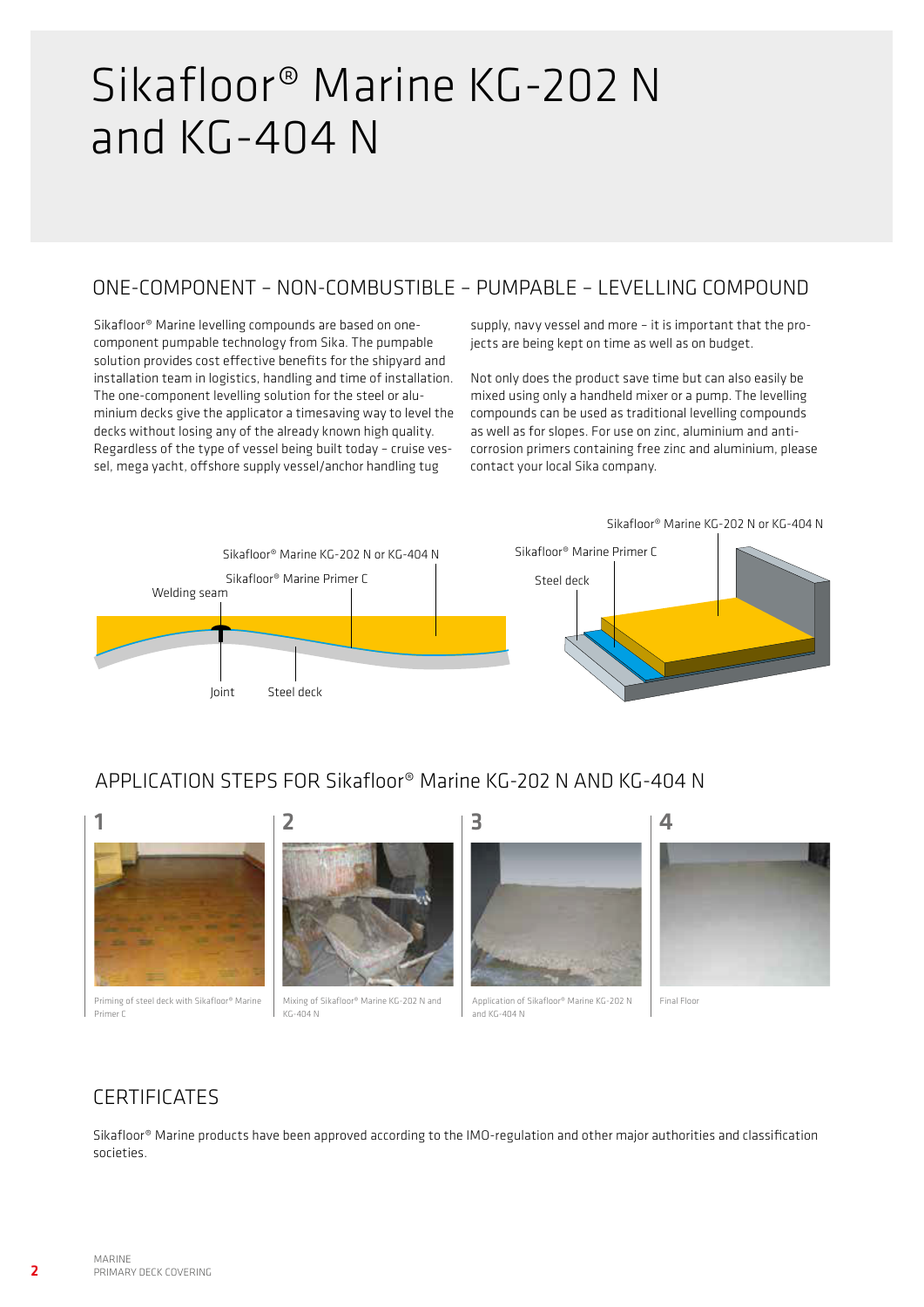### Sikafloor® Marine KG-202 N Sikafloor® Marine KG-404 N

Sikafloor® Marine KG-202 N is a lightweight levelling compound used for interior decks as traditional levelling compound as well as for slopes. Sikafloor® Marine KG-202 N is a one-component levelling compound used in all types of dry as well as wet accommodation areas in layers from 8 to 100 mm. The levelling compound has a good flexibility (E-modulus) which is important for avoiding cracks due to stress in the surface. Sikafloor® Marine KG-202 N has been tested as a non-combustible compound and can therefore be used as such if needed.

#### **BENEFITS**

- One-component lightweight levelling compound (density  $0.9$  g/cm<sup>3</sup>)
- Non-combustible
- $\blacksquare$  Can be annifed from 8 and up to 100 mm
- Can be applied in dry as well as wet areas (interior decks)
- Very flexible with an E-modulus of 2.9 GPa
- The compressive strength is above 12 MPa
- Fast curing and walkable after 12 hours
- Extended shelf life of 12 months
- Pumpable



Sikafloor® Marine KG-404 N is a levelling compound used for interior decks as a traditional levelling compound as well as for slopes. Sikafloor® Marine KG-404 N is a one-component levelling compound used for all types of dry as well as wet accommodation areas in layers from 5 to 100 mm. Sikafloor® Marine KG-404 N has been tested as a non-combustible compound and can therefore be used as such if needed.

#### BENEFITS

- One-component levelling compound (density  $1.3$  g/cm<sup>3</sup>)
- **Non-combustible**
- $\blacksquare$  Can be annlied from 5 and up to 100 mm
- Can be applied in dry as well as wet areas (interior decks)
- Very flexible with an E-modulus of 7.4 GPa
- The compressive strength is above 20 MPa
- Fast curing and walkable after 16 hours
- Extended shelf life of 12 months
- Pumpable